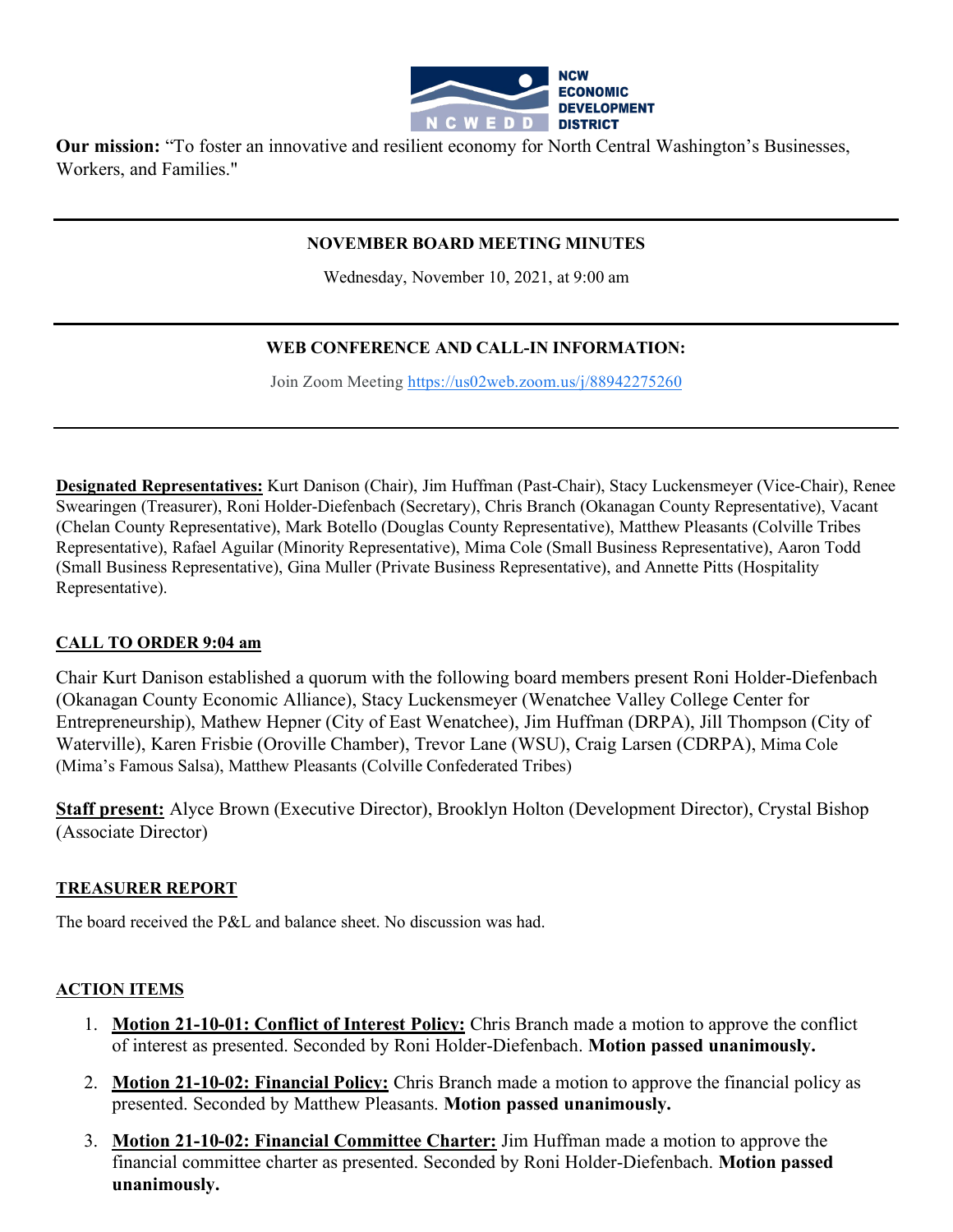### **ACTION ITEM DISCUSSION**

- **1. Conflict of Interest:** Alyce Brown asked the board to go back over conflict of interest. Roni Holder-Diefenbach suggested that the board have a conflict-of-interest action item on the agenda from here on out.
- **2. Finance Policy:** There was no discussion.
- **3. Finance Committee Charter:** There was discussion on the charter presented as well as obligations of those on the committee.
- **4. Board Applications:** The organization has received one application and have several people of interest that have been contacted to participate on the board.
- **5. Board Appointments:** Matthew Pleasants has been nominated for Vice-Chair, Jim Huffman for Douglas County seat, and Mima Cole has shown interest in the Historically Underrepresented Chair.
- 6. **Economic Adjustment Grant for new program:** (#backingsmallncw) Alyce Brown and Brooklyn Holton met with Laura with the EDA. The EDA expressed support for the program. There was a suggestion to go after an economic adjustment grant to continue with Project Ignite (AKA #backingsmallncw).

# **EXECUTIVE DIRECTOR UPDATE**

- **Commerce Discussion:** Alyce Brown was able to talk to the state Department of Commerce about #backingsmallncw. It was a positive conversation in which the department of commerce was in support of the project.
- **Rural Partnership Program (RPP):** There is a zoom call at 1:30 on November 10,2021. This program is part of the USDA and Alyce is hopeful that this will fall in line with the direction of the organization.
- Downtown Strategies update: Oroville and Brewster received the funding to bring in Downtown Strategies. There will be a meeting in December to present the 100 page reports.
- **Douglas County Meeting:** The county commissioners met on Tuesday. Retail Strategies was able to connect with several partners of the NCWEDD during this meeting.
- **Grant Writer update:** Robin Poppen with Grant-dog came into the area and met with a couple NCWEDD partners. She would be able to help the 22 communities that are a part of the recovery work being done by Eric Hovee. Alyce Brown is hoping to put her on a 90-day retainer starting in February.
- **Supernova 2022:** An application portal will become active in the next couple of days. Postcards will be handed out at various holiday bazaars. There has been a tentative meeting scheduled for the Supernova Committee.
- **Agtech Project with Obsidian Investment Partners**: City and investment partners just partnered with an ag-tech project out of Florida. There is a root-stock program that was implemented in Canada in which the program replaced orchards with plants that are not susceptible to disease. Alyce will be setting up a zoom call to delve further into this project to see if it is a fit for this region.
- **Grand Coulee Chamber of Commerce**: The chamber reached out to EDD to help with a downtown revitalization project they are working on. Alyce Brown and Matthew Pleasants will be going to Grand Coulee and meeting with the chamber to discuss this potential partnership. Matthew Pleasant let the board know that although a lot of Grand Coulee is in Grant County that the area that the chamber serves is much larger than just Grand Coulee. There was a suggestion to reach out to the Grand Coulee Economic Council.
- **Tribal Market sponsorship:** Alyce Brown is moving forward on building a tribal market. There is potential of a sponsor for the event. The Tribal council is in support of the project.
- **2022 Membership:** The organization is working on the two-sided flyer to send out with membership applications.